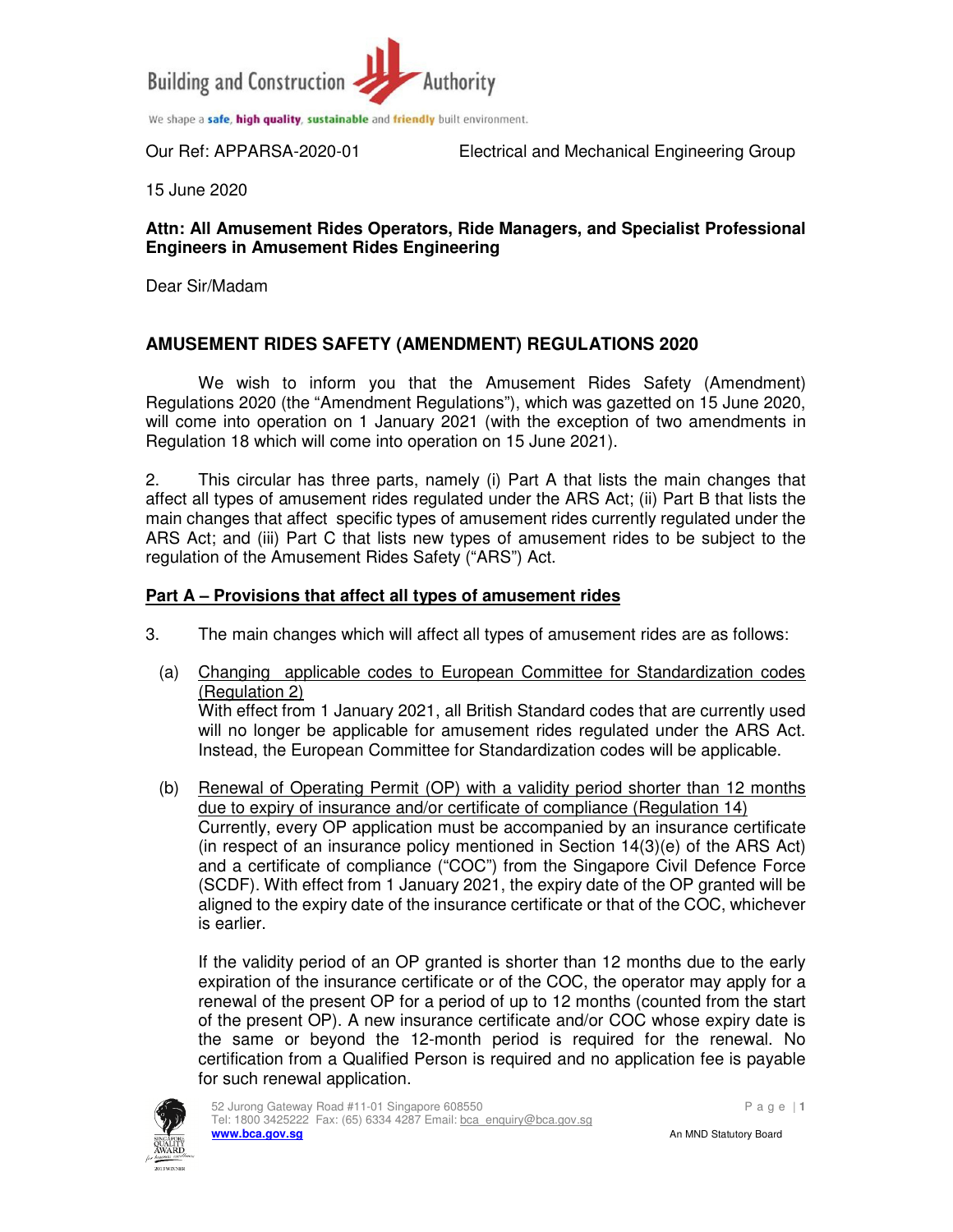(c) Monitoring of Ride Operation by Electronic Visual Monitoring System (Regulation 16)

With effect from 1 January 2021, the operation of all amusement rides will need to be monitored by a electronic visual monitoring system such as closed-circuit televisions (CCTV) at each location that the Commissioner may direct. The recordings of such system must be retained for at least 14 days.

### **Part B – Provisions that affect specific types of existing amusement rides**

4. The main changes which will affect specific types of existing amusement rides are as follows:

(a) Air-inflated enclosure (Regulation 2)

The definition of air-inflated enclosure has been amended to clarify that it includes those enclosures which contain openings, so long as the patron(s) are wholly enclosed within it so that no part of the patron(s) is/are outside of the air-inflated enclosure when it is in use. For example, a human hamster ball will be defined as an air-inflated enclosure while bubble soccer is not an air-inflated enclosure.

(b) Go-karts (Regulation 18)

For operators of go-karts, they are required to ensure that every existing vehicle used in the go-karts is installed with a restraint device and a rollover protection device by 15 June 2021.

In addition, with effect from 1 January 2021, the operators must ensure that patrons wear full-face protective helmets, store loose clothing or accessories securely, and cover their hair (if shoulder length or more) with a hair net before driving a vehicle. In addition, only the vehicles specified in the operating permit for the go-karts are allowed to be operated as part of the amusement ride. Details of these requirements are found in the **Annex**.

(c) Bungee device or reverse bungee device (Regulation 19)

Amendments are made to clarify that "tandem jumping" is allowed, although not more than one patron at a time can be attached to a single bungee cord. In addition, for bungee and reverse bungee devices using bungee cords (whether of one or more types), a specimen of each type of bungee cords must be subject to a cycle frequency test.

- (d) Bumper cars (Regulation 19E) The operator of bumper cars must ensure that only the vehicles specified in the operating permit for the bumper cars are allowed to be operated as part of the amusement ride.
- (e) Inflatable (Regulation 19F) With effect from 1 January 2021, the operator of an inflatable must ensure that, if the inflatable is used on water (whether floating on, partially submerged within or fully submerged within the water) —
	- (i) there is a sufficient number of life-guards (who are properly trained and certified by an organisation acceptable to the Commissioner) to rescue any patron of the inflatable when the necessity arises; and

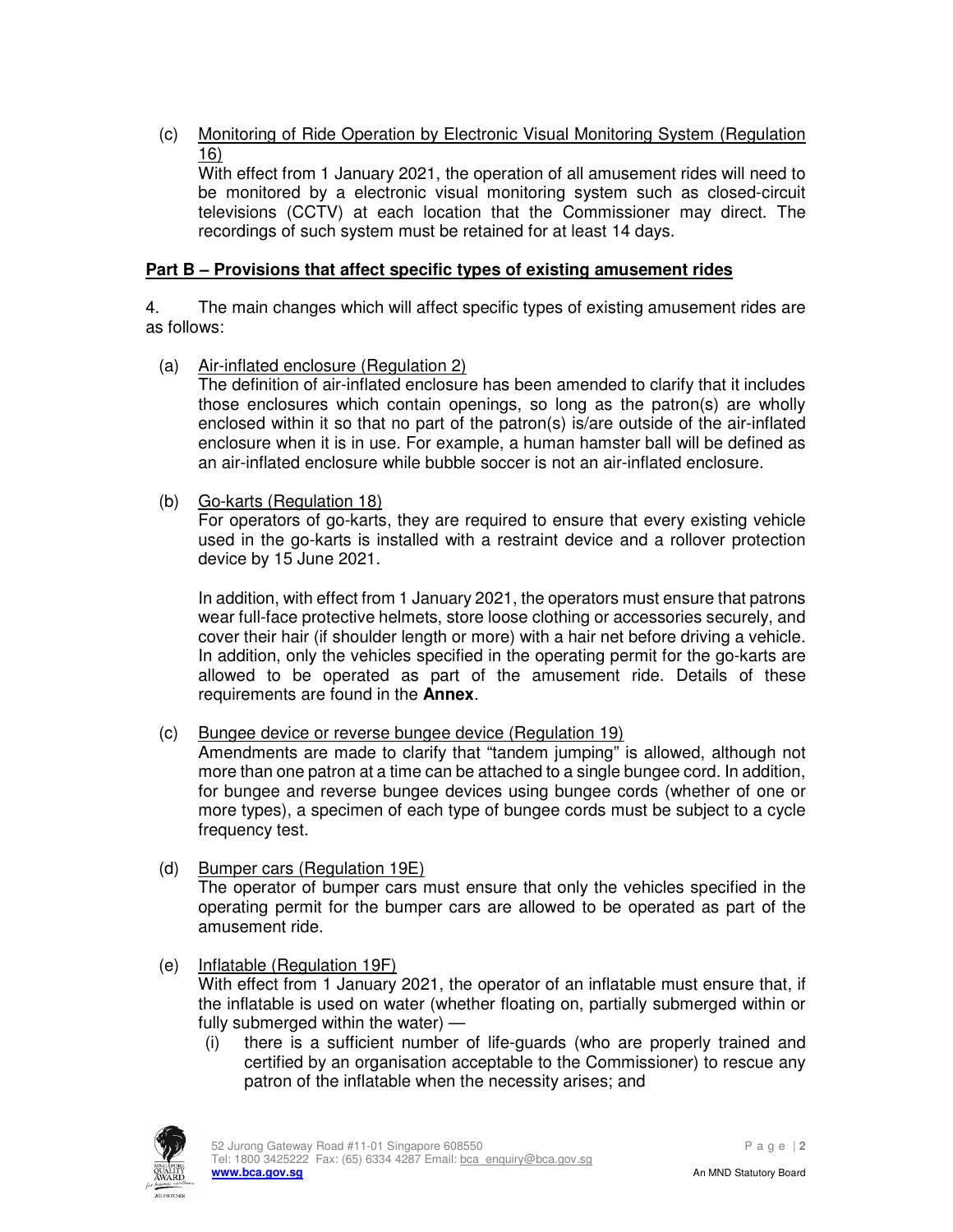- (ii) all equipment necessary to conduct the rescue (such as scissors and floatation devices) are available for use onsite.
- (f) Second Schedule (List of devices included in the regime) Additionally, Paragraph 6 of the Second Schedule is amended to include a group of inflatables, with different criteria for inflatables used on land and water. The full requirements are described in the **Annex**.
- (g) Third Schedule (List of devices that are excluded from the regime) Paragraph 2 of the Third Schedule is amended such that go-karts, bumper cars, mechanical simulators and roller gliders that are power-driven are not excluded from the regime even if they have a total motive power rating of not more than 1.1 kilowatts.
- (h) Fourth Schedule (List of major amusement rides) Existing rides such as flume ride, river rafting ride, roller coaster and train will be included as major amusement rides where the maximum vertical displacement a patron is taken through in the course of ride is equal to or exceeds 10 metres.

# **Part C – Provisions for new types of amusement rides**

- 5. There is a total of five new types of amusement rides prescribed in the Regulations, as listed below. The definition of each amusement ride, criteria for inclusion into the regime, criteria to be listed as major amusement ride, as well as details on the requirements for the operator of each of them can be found in the **Annex**.
	- (a) Free-fall jump device
	- (b) Funicular
	- (c) Mechanical simulator (e.g. mechanical bull, surf simulator)
	- (d) Play net
	- (e) Roller glider

6. Below table shows the necessary permits required for amusement rides falling into the above 5 types, depending on whether they are existing rides:

| Installed before 1 January 2021 |                                                |  | Installed on or after 1 January 2021  |
|---------------------------------|------------------------------------------------|--|---------------------------------------|
|                                 | • Does not require an installation permit.   • |  | Require an installation permit before |
|                                 | Require an operating permit to                 |  | installing the amusement ride         |
|                                 | continue to operate after 1 January $\cdot$    |  | Require an operating permit before    |
|                                 | 2021.                                          |  | operating the amusement ride.         |

# **For further information and clarification**

7. The updated Regulations and the Amusement Rides Safety (Amendment) Regulations 2020 are available for viewing at our website: https://www1.bca.gov.sg/regulatory-info/amusement-rides/amusement-rides-legislation

8. For clarification, please submit your enquiry through BCA's Online Feedback Form at https://www.bca.gov.sg/feedbackform/ or call us at 1800 342 5222.

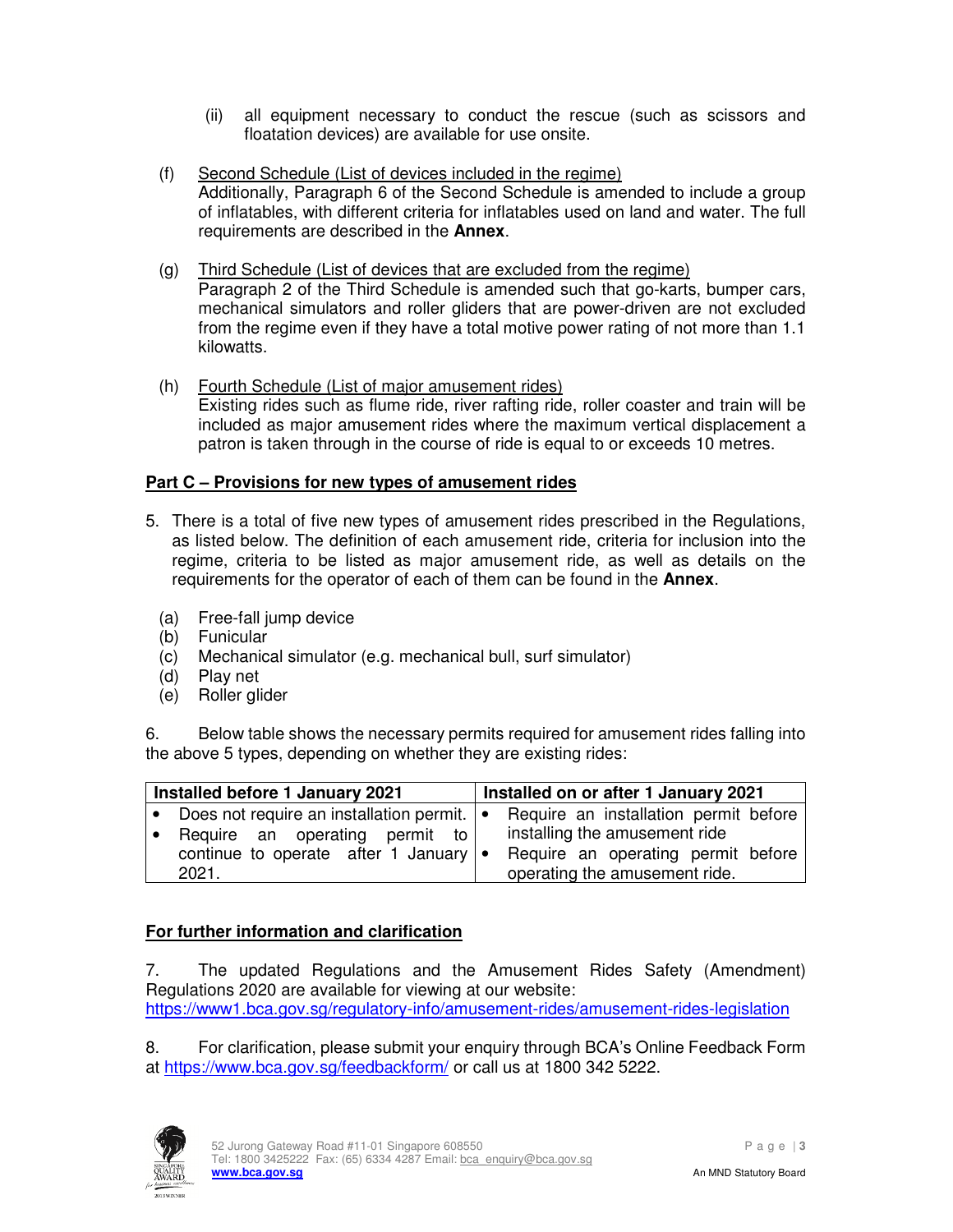Yours faithfully



TEO ORH HAI GROUP DIRECTOR ELECTRICAL AND MECHANICAL ENGINEERING GROUP for COMMISSIONER OF AMUSEMENT RIDES SAFETY

# **ANNEX**

|                                           | <b>Further Duties for Operator of Go-karts (Amendments to Regulation 18)</b>                                                                                                                                                                                                                                                                                                                                                                                                                                                                                                                                                                                                                                                                                                                                                                                                                |
|-------------------------------------------|---------------------------------------------------------------------------------------------------------------------------------------------------------------------------------------------------------------------------------------------------------------------------------------------------------------------------------------------------------------------------------------------------------------------------------------------------------------------------------------------------------------------------------------------------------------------------------------------------------------------------------------------------------------------------------------------------------------------------------------------------------------------------------------------------------------------------------------------------------------------------------------------|
| Additional                                | Operator of go-karts must ensure that -                                                                                                                                                                                                                                                                                                                                                                                                                                                                                                                                                                                                                                                                                                                                                                                                                                                     |
| Requirements for<br>Go-Karts<br>Operators | a restraint device is installed for each seat in each vehicle used in<br>(i)<br>the go-karts and the restraint device for each patron is properly<br>fastened or secured before the vehicle is driven (by 15 June 2021);<br>(ii) a rollover protection device is installed on each vehicle used in the<br>go-karts (by 15 June 2021);<br>(iii) each vehicle used in the go-karts is not driven unless $-$<br>each patron wears a full-face protective helmet securely on the<br>(1)<br>patron's head;<br>(II) any loose clothing worn or accessory carried by each patron is<br>stored securely; and<br>(III) where the length of a patron's hair (whether tied or untied) is<br>below the patron's shoulders - the patron's hair is covered with<br>a hair net<br>(iv) only the vehicles specified in the operating permit for the go-karts<br>are operated as part of the amusement ride. |

| Amended Inclusion Schedule for Inflatable (The Second Schedule) |                                                                                                                                                                                                                                                                                                                                 |  |
|-----------------------------------------------------------------|---------------------------------------------------------------------------------------------------------------------------------------------------------------------------------------------------------------------------------------------------------------------------------------------------------------------------------|--|
| Revised                                                         | An inflatable or a group of inflatables that a patron may enter upon or                                                                                                                                                                                                                                                         |  |
| <b>Regulatory Scope</b>                                         | within or climb on $-$                                                                                                                                                                                                                                                                                                          |  |
| for Inflatables                                                 | in a case where the inflatable or group of inflatables is used on<br>(i)<br>$land -$                                                                                                                                                                                                                                            |  |
|                                                                 | • that has any space that is fully or partially roofed over or covered,<br>and the total roofed over or covered space occupies an area that<br>is at least 30 square metres;<br>• where the maximum vertical displacement above the ground of a<br>patron using the inflatable or group of inflatables is at least 5<br>metres; |  |

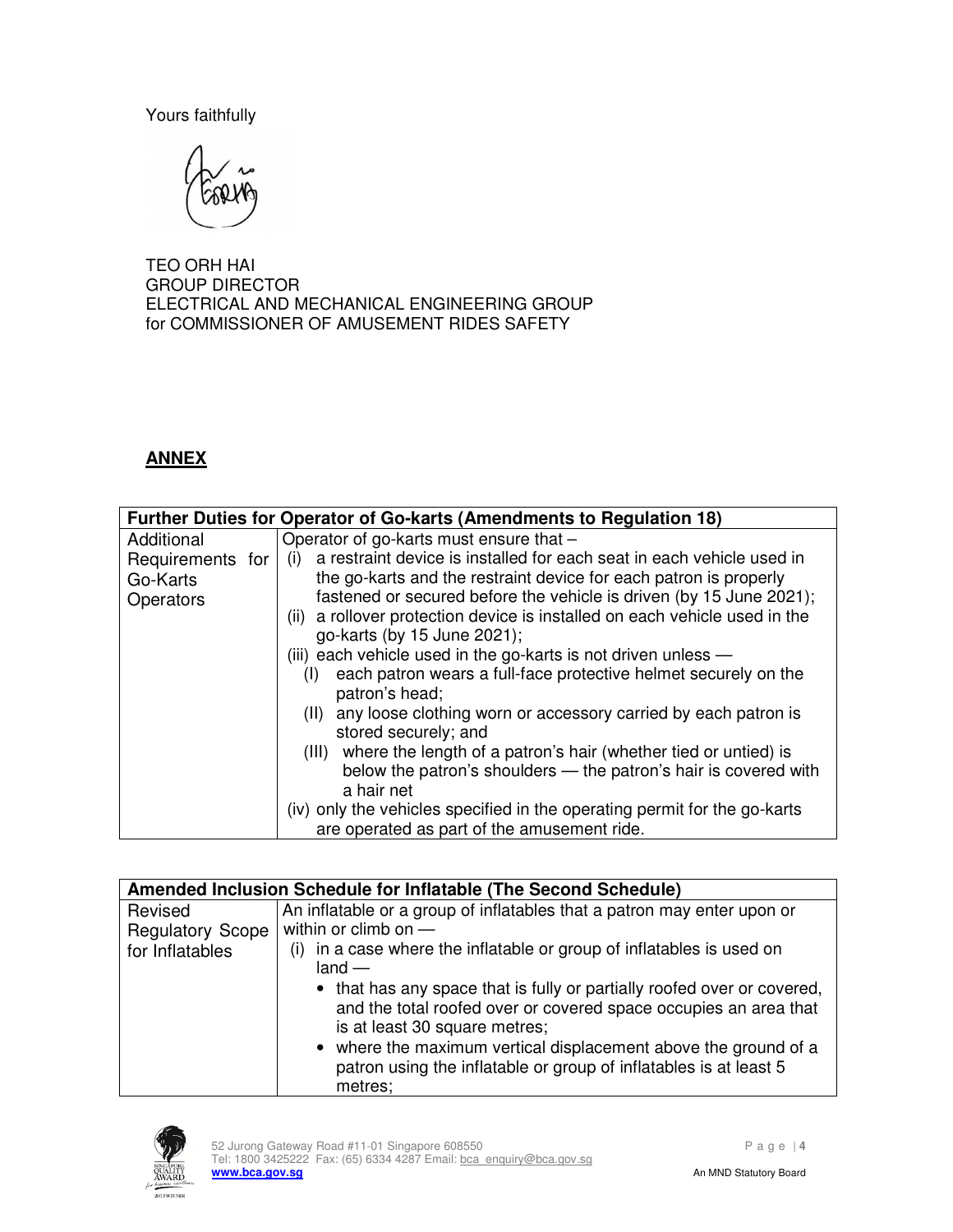| • that has any space within the inflatable or group of inflatables that<br>is fully or partially roofed over or covered, and that has at least<br>one point within that space, accessible by a patron, where the<br>distance to the nearest exit is at least 15 metres; or<br>• that has a total base area (when viewed vertically above) that is at<br>least 150 square metres, whether or not the inflatable or group of<br>inflatables has any enclosed space; or<br>(ii) in a case where the inflatable or group of inflatables is used on water<br>(whether floating on, partially submerged within or fully submerged<br>within the water) $-$ |
|------------------------------------------------------------------------------------------------------------------------------------------------------------------------------------------------------------------------------------------------------------------------------------------------------------------------------------------------------------------------------------------------------------------------------------------------------------------------------------------------------------------------------------------------------------------------------------------------------------------------------------------------------|
| • where the maximum vertical displacement of a patron using the<br>inflatable or group of inflatables above the base of the inflatable or<br>group of inflatables is at least 5 metres;                                                                                                                                                                                                                                                                                                                                                                                                                                                              |
| • that has a total base area (when viewed vertically above) that is at<br>least 15 square metres, whether or not the inflatable or group of<br>inflatables has any enclosed space; or                                                                                                                                                                                                                                                                                                                                                                                                                                                                |
| • that has any linear dimension (when viewed vertically above) that<br>is at least 7 metres                                                                                                                                                                                                                                                                                                                                                                                                                                                                                                                                                          |

| <b>Further Regulation Provisions for New Types of Amusement Rides</b> |      |                                                                                                                                                                   |
|-----------------------------------------------------------------------|------|-------------------------------------------------------------------------------------------------------------------------------------------------------------------|
| Free-fall                                                             | Jump | Definition (Regulation 2)                                                                                                                                         |
| Device                                                                |      | A device (other than a diving tower) consisting of $-$                                                                                                            |
|                                                                       |      | (i) a catch device that is designed to break the fall of a patron; and                                                                                            |
|                                                                       |      | (ii) a structure that allows one or more patrons to jump off or be                                                                                                |
|                                                                       |      | released from the structure and free-fall onto the catch device                                                                                                   |
|                                                                       |      | Operator's further duties (Regulation 19B)                                                                                                                        |
|                                                                       |      | The operator of a free-fall jump device must -                                                                                                                    |
|                                                                       |      | (i) ensure that the catch device used for the free-fall jump device has a                                                                                         |
|                                                                       |      | suitable landing area, position and cushioning to safely slow down<br>and stop the fall of the patron;                                                            |
|                                                                       |      | (ii) ensure that the use of the free-fall jump device is at all times directly                                                                                    |
|                                                                       |      | supervised by one or more employees of the operator, and any                                                                                                      |
|                                                                       |      | employee supervising the free-fall jump device does not have more                                                                                                 |
|                                                                       |      | than one patron under the employee's supervision at any one time;                                                                                                 |
|                                                                       |      | (iii) ensure that only one patron jumps off the structure onto the catch                                                                                          |
|                                                                       |      | device at any one time;                                                                                                                                           |
|                                                                       |      | (iv) ensure that the structure that allows a patron to jump off onto the                                                                                          |
|                                                                       |      | catch device is $-$                                                                                                                                               |
|                                                                       |      | (I) a static structure; and                                                                                                                                       |
|                                                                       |      | (II) designed and built only for the purposes of the free-fall jump<br>device; and                                                                                |
|                                                                       |      | (v) ensure that the vertical displacement of the free-fall jump device                                                                                            |
|                                                                       |      | from the structure to the catch device does not exceed 50 metres.                                                                                                 |
|                                                                       |      | <b>Second Schedule</b>                                                                                                                                            |
|                                                                       |      | A free-fall jump device is prescribed as an amusement ride where the<br>maximum vertical displacement of a patron above the catch device is at<br>least 5 metres. |

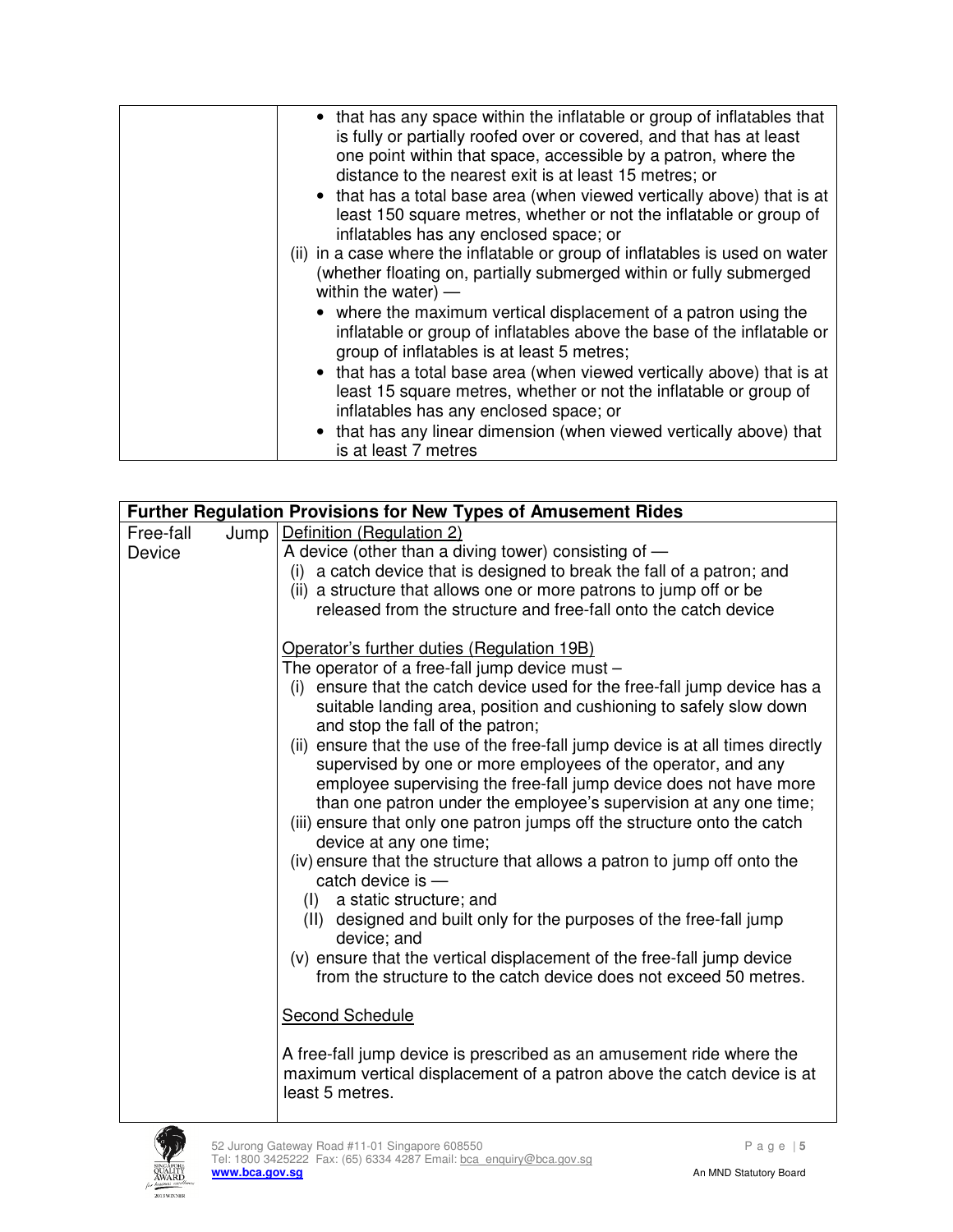|                 | <b>Fourth Schedule</b><br>A free-fall jump device is prescribed as a major amusement ride where<br>the maximum vertical displacement of a patron above the catch device is                                                                                                                                                                                                                                                                                                                                                      |
|-----------------|---------------------------------------------------------------------------------------------------------------------------------------------------------------------------------------------------------------------------------------------------------------------------------------------------------------------------------------------------------------------------------------------------------------------------------------------------------------------------------------------------------------------------------|
|                 | at least 10 metres.                                                                                                                                                                                                                                                                                                                                                                                                                                                                                                             |
| Funicular       | Definition (Regulation 2)<br>A device for the carriage of patrons in or on a carrier -<br>(i) that is supported and guided by a level or inclined guideway; and<br>(ii) that is propelled by means of a haul rope or other flexible element<br>that is driven by a power unit that remains at a single location,<br>and does not include a lift that is used or designed for use for raising or<br>lowering, or both raising and lowering, people or goods, or both people<br>and goods, in a substantially vertical direction. |
|                 | Operator's further duties (Regulation 19A)<br>The further duties under Regulation 19A for the operator of an aerial<br>ropeway will apply to the operator of a funicular. These include visual<br>inspection and non-destructive testing inspection performed on every<br>rope-fixing of the funicular.                                                                                                                                                                                                                         |
|                 | <b>Second Schedule</b><br>A funicular is prescribed as an amusement ride under the Second<br>Schedule to avoid ambiguity that it is designed primarily for the purpose<br>of transportation.                                                                                                                                                                                                                                                                                                                                    |
|                 | <b>Fourth Schedule</b><br>A funicular is prescribed as a major amusement ride under the Fourth<br>Schedule.                                                                                                                                                                                                                                                                                                                                                                                                                     |
| Mechanical      | Definition (Regulation 2)                                                                                                                                                                                                                                                                                                                                                                                                                                                                                                       |
| Simulator       | $A$ device $-$                                                                                                                                                                                                                                                                                                                                                                                                                                                                                                                  |
|                 | (i) that consists of a unit in the shape of an animal, a saddle, a seat, a<br>surfboard or any other platform that is mounted on a static base or<br>support;                                                                                                                                                                                                                                                                                                                                                                   |
|                 | (ii) that uses mechanical movements of the unit to simulate a rodeo,<br>surfing or any other activity that requires a patron to maintain the<br>patron's balance; and                                                                                                                                                                                                                                                                                                                                                           |
|                 | (iii) that is designed to allow a patron to fall off the unit during the<br>patron's use of the ride.                                                                                                                                                                                                                                                                                                                                                                                                                           |
|                 | <b>Third Schedule</b><br>A mechanical simulator is not excluded from the regime even if it has a<br>total motive power rating of not more than 1.1 kilowatts.                                                                                                                                                                                                                                                                                                                                                                   |
| <b>Play Net</b> | Definition (Regulation 2)                                                                                                                                                                                                                                                                                                                                                                                                                                                                                                       |
|                 | A device consisting of one or more nets -<br>(i) made of any material or combination of materials including, but not<br>limited to, ropes, wires, webbing, fabric or chains that form a flexible<br>interlaced structure; and;<br>(ii) that are intended for one or more patrons to bounce on, walk on,                                                                                                                                                                                                                         |
|                 | crawl on, roll on, lie on or play on.                                                                                                                                                                                                                                                                                                                                                                                                                                                                                           |
|                 | Operator's further duties (Regulation 19C)<br>The operator of a play net must $-$                                                                                                                                                                                                                                                                                                                                                                                                                                               |

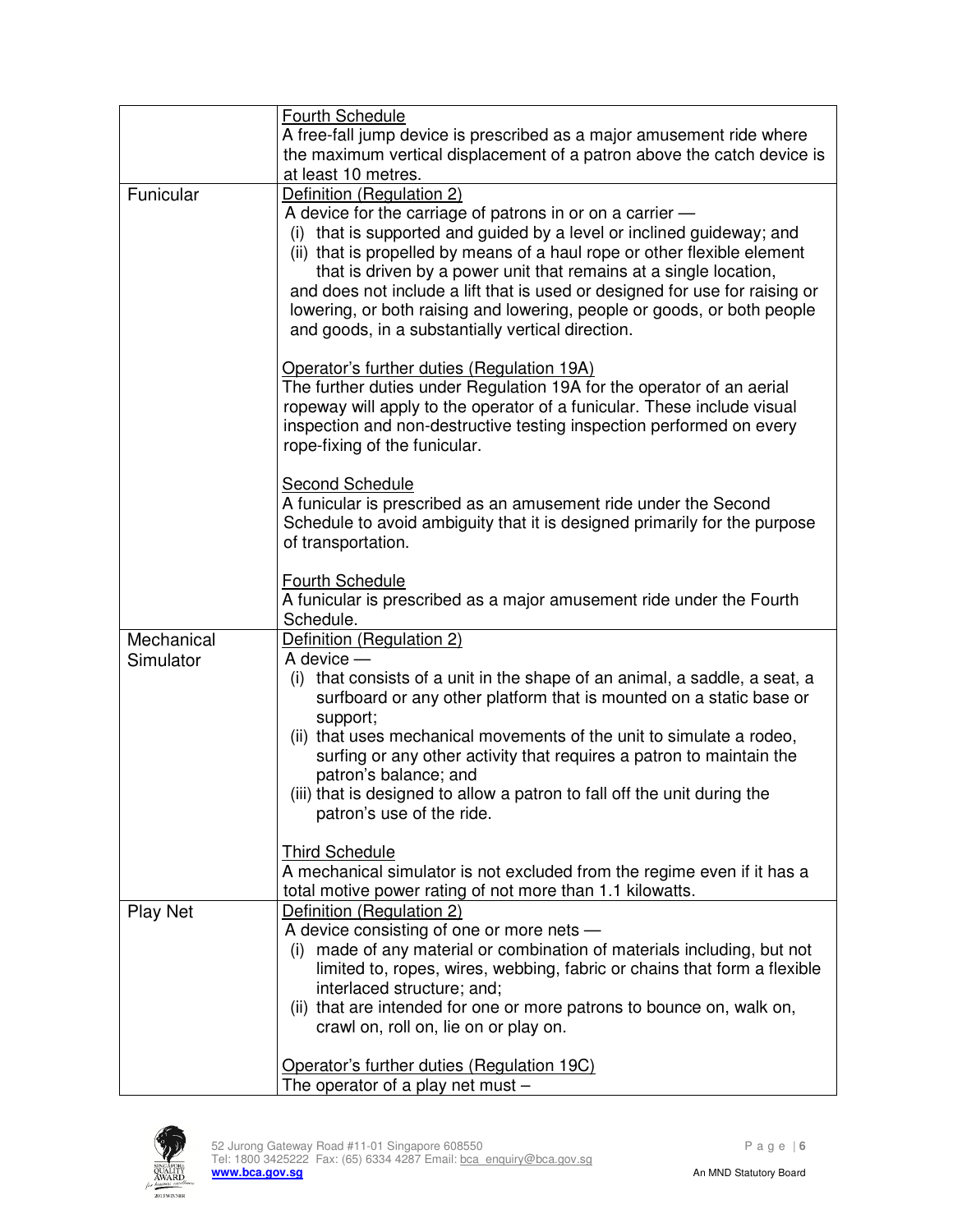|                      | (i) where the vertical displacement of a patron on the play net above<br>the ground is at least one metre, ensure that the boundaries of the<br>play net are barricaded or otherwise protected with a physical barrier<br>to prevent the patron from falling off the play net; and;<br>(ii) impose adequate control measures to ensure that all patrons of the<br>play net can safely access and exit the play net.                                                                                                                                                                                                                                                                                                                                                                                                                                                                                                                                                                                                                                                                                                                               |
|----------------------|---------------------------------------------------------------------------------------------------------------------------------------------------------------------------------------------------------------------------------------------------------------------------------------------------------------------------------------------------------------------------------------------------------------------------------------------------------------------------------------------------------------------------------------------------------------------------------------------------------------------------------------------------------------------------------------------------------------------------------------------------------------------------------------------------------------------------------------------------------------------------------------------------------------------------------------------------------------------------------------------------------------------------------------------------------------------------------------------------------------------------------------------------|
|                      | <b>Second Schedule</b><br>A play net is prescribed as an amusement ride under the Second<br>Schedule, where at least 150 square metres of its total area is<br>installed -                                                                                                                                                                                                                                                                                                                                                                                                                                                                                                                                                                                                                                                                                                                                                                                                                                                                                                                                                                        |
|                      | (i) horizontally, or substantially horizontally, such that a patron may<br>recline without holding on to the play net; and;<br>(ii) at least 5 metres above the ground or water surface.                                                                                                                                                                                                                                                                                                                                                                                                                                                                                                                                                                                                                                                                                                                                                                                                                                                                                                                                                          |
| <b>Roller Glider</b> | Definition (Regulation 2)                                                                                                                                                                                                                                                                                                                                                                                                                                                                                                                                                                                                                                                                                                                                                                                                                                                                                                                                                                                                                                                                                                                         |
|                      | A device that includes a gliding mechanism (whether power-driven or<br>$not)$ —                                                                                                                                                                                                                                                                                                                                                                                                                                                                                                                                                                                                                                                                                                                                                                                                                                                                                                                                                                                                                                                                   |
|                      | (i) that moves on or is suspended from an elevated track; and;<br>(ii) that allows a patron holding on to or attached to the gliding<br>mechanism to move along the track,<br>but excludes a roller coaster.                                                                                                                                                                                                                                                                                                                                                                                                                                                                                                                                                                                                                                                                                                                                                                                                                                                                                                                                      |
|                      | Operator's further duties (Regulation 19D)<br>The operator of a roller glider must ensure that -<br>(i) each lanyard of the harness securing a patron to the roller glider has<br>a backup safety device so that, if any point on the lanyard fails, the<br>harness continues to secure the patron to the roller glider;<br>(ii) only one patron rides the roller glider at a time, unless the roller<br>glider has engineering controls in place to ensure that there is a<br>sufficient distance, between patrons riding the roller glider, to avoid a<br>collision;<br>(iii) the roller glider is installed with a braking system that decelerates<br>the gliding mechanism of the roller glider and brings the gliding<br>mechanism to a safe stop; and<br>(iv) the roller glider is installed with an additional braking system (such<br>as an over-travel restraint, a buffer or an additional brake) that -<br>will bring the gliding mechanism of the roller glider to a safe stop<br>(1)<br>in the event that the braking system mentioned in paragraph (c)<br>fails; and<br>(II) does not require any action on the part of the patron. |
|                      | <b>Second Schedule</b><br>A roller glider that is not power-driven, is prescribed as an amusement<br>ride under the Second Schedule where -<br>(i) the maximum vertical displacement a patron is taken through in the<br>course of the ride is at least 5 metres; or;<br>(ii) at any point along the course of the ride $-$<br>(I) the vertical displacement of the patron may be at least 10 metres<br>above the access level; or<br>(II) there is no access level.                                                                                                                                                                                                                                                                                                                                                                                                                                                                                                                                                                                                                                                                              |
|                      |                                                                                                                                                                                                                                                                                                                                                                                                                                                                                                                                                                                                                                                                                                                                                                                                                                                                                                                                                                                                                                                                                                                                                   |